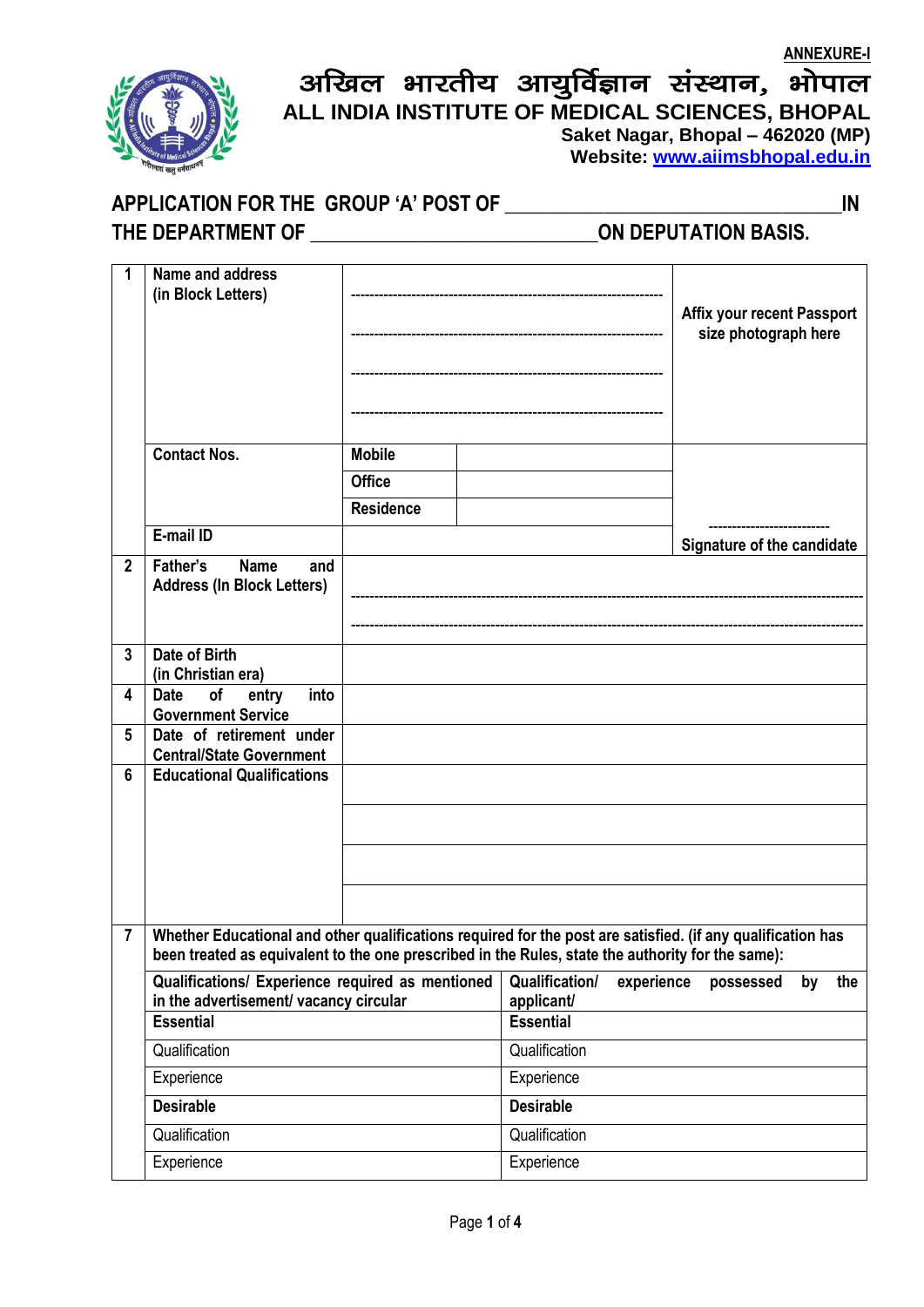|    | Note: This column needs to be amplified to indicate Essential and Desirable Qualifications as mentioned in the RRs<br>by the Administrative Ministry/Department/Office at the time of issue of Circular and issue of Advertisement in the<br><b>Employment News.</b>                                                                                                      |                                                 |    |                                             |                                                                                                                                                                                                                      |                                                            |                                                                                                    |    |
|----|---------------------------------------------------------------------------------------------------------------------------------------------------------------------------------------------------------------------------------------------------------------------------------------------------------------------------------------------------------------------------|-------------------------------------------------|----|---------------------------------------------|----------------------------------------------------------------------------------------------------------------------------------------------------------------------------------------------------------------------|------------------------------------------------------------|----------------------------------------------------------------------------------------------------|----|
|    | indicated by the candidate.                                                                                                                                                                                                                                                                                                                                               |                                                 |    |                                             | In the case of Degree and Post Graduate Qualifications Elective/ main subjects and subsidiary subjects may be                                                                                                        |                                                            |                                                                                                    |    |
| 8  | Please state clearly whether in the light of entries made by you above,<br>you meet the requisite Essential Qualifications and work experience of<br>the post.                                                                                                                                                                                                            |                                                 |    |                                             |                                                                                                                                                                                                                      |                                                            |                                                                                                    |    |
|    | Note: Borrowing Departments are to provide their specific comments/views confirming the relevant Essential<br>Qualification / Work experience possessed by the Candidate (as indicated in the Bio data) with reference to the<br>post applied.                                                                                                                            |                                                 |    |                                             |                                                                                                                                                                                                                      |                                                            |                                                                                                    |    |
| 9  | Details of Employment (in chronological order) enclose a separate sheet duly authenticated by your<br>Signature, if the space below is insufficient.                                                                                                                                                                                                                      |                                                 |    |                                             |                                                                                                                                                                                                                      |                                                            |                                                                                                    |    |
|    | <b>Office/Institution</b>                                                                                                                                                                                                                                                                                                                                                 | Post held on regular basis                      |    | *Pay Band and Grade<br>Pay/Pay Scale of the |                                                                                                                                                                                                                      | Nature of Duties (in detail)<br>highlighting<br>experience |                                                                                                    |    |
|    |                                                                                                                                                                                                                                                                                                                                                                           | From                                            | To |                                             | post held on regular<br>basis                                                                                                                                                                                        |                                                            | required for<br>the<br>post<br>applied for                                                         |    |
|    |                                                                                                                                                                                                                                                                                                                                                                           |                                                 |    |                                             |                                                                                                                                                                                                                      |                                                            |                                                                                                    |    |
|    |                                                                                                                                                                                                                                                                                                                                                                           |                                                 |    |                                             |                                                                                                                                                                                                                      |                                                            |                                                                                                    |    |
|    | *Important: Pay-band and Grade Pay granted under ACP/MACP are personal to the officer and therefore, should<br>not be mentioned. Only Pay Band and Grade Pay/ Pay Scale of the post held on regular basis to be mentioned.<br>Details of ACP/MACP with present pay band and Grade pay where such benefits have been drawn by the<br>Candidate, may be indicated as below; |                                                 |    |                                             |                                                                                                                                                                                                                      |                                                            |                                                                                                    |    |
|    |                                                                                                                                                                                                                                                                                                                                                                           | <b>Scheme</b>                                   |    |                                             | Office/Institution   Pay, Pay- Band, Grade Pay drawn under ACP/ MACP                                                                                                                                                 |                                                            | From                                                                                               | To |
|    |                                                                                                                                                                                                                                                                                                                                                                           |                                                 |    |                                             |                                                                                                                                                                                                                      |                                                            |                                                                                                    |    |
| 10 | Nature of present employment (i.e. Ad-hoc or<br><b>Temporary or Quasi-permanent or Permanent)</b>                                                                                                                                                                                                                                                                         |                                                 |    |                                             |                                                                                                                                                                                                                      |                                                            |                                                                                                    |    |
| 11 | In case the present employment is held on deputation/contract basis, please state-                                                                                                                                                                                                                                                                                        |                                                 |    |                                             |                                                                                                                                                                                                                      |                                                            |                                                                                                    |    |
|    | The date of initial<br>appointment                                                                                                                                                                                                                                                                                                                                        | Period of appointment<br>on deputation/contract |    | Name<br>applicant belongs.                  | οf<br>the<br>office/organization to which the                                                                                                                                                                        | parent                                                     | Name of the post and Pay of the<br>post held in substantive capacity<br>in the parent organisation |    |
|    |                                                                                                                                                                                                                                                                                                                                                                           |                                                 |    |                                             |                                                                                                                                                                                                                      |                                                            |                                                                                                    |    |
|    |                                                                                                                                                                                                                                                                                                                                                                           |                                                 |    |                                             | Note: In case of Officers already on deputation, the applications of such officers should be forwarded by the parent<br>cadre/ Department along with Cadre Clearance, Vigilance Clearance and integrity certificate. |                                                            |                                                                                                    |    |
|    | Note: information under Column 11 above must be given in all cases where a person is holding a post on deputation<br>outside the cadre/ organization but still maintaining a lien in his parents cadre/ organisation                                                                                                                                                      |                                                 |    |                                             |                                                                                                                                                                                                                      |                                                            |                                                                                                    |    |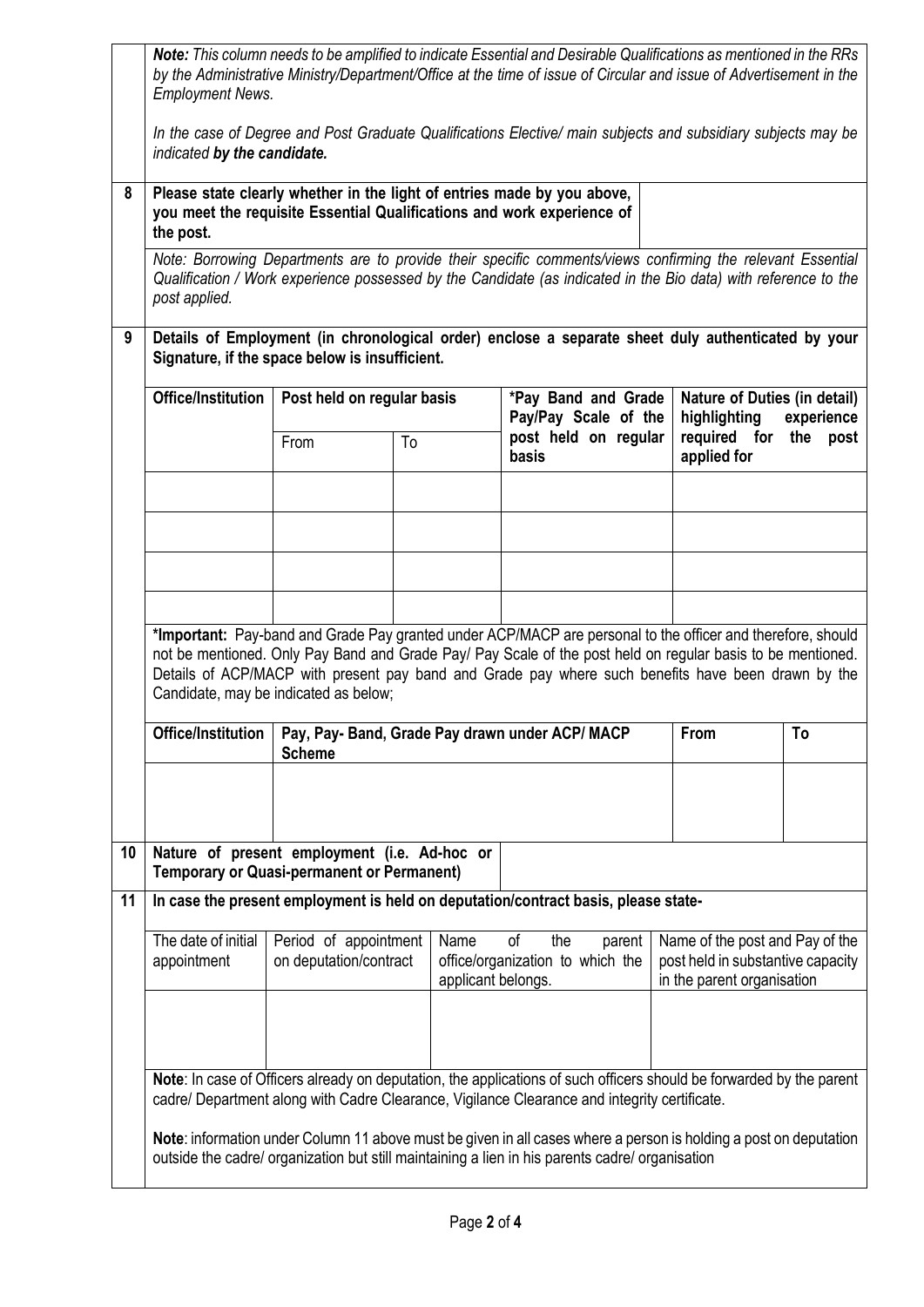| 12 <sup>2</sup> | details:                                                                                                                                                                                                                                                                                                                                                                                                                                                                                                              | if any post held on Deputation in the past by the applicant, date of return from the last deputation and other |                         |  |  |  |
|-----------------|-----------------------------------------------------------------------------------------------------------------------------------------------------------------------------------------------------------------------------------------------------------------------------------------------------------------------------------------------------------------------------------------------------------------------------------------------------------------------------------------------------------------------|----------------------------------------------------------------------------------------------------------------|-------------------------|--|--|--|
| 13              | Additional details about present employment: Please state whether<br>working under (indicate the name of your employer) (a) Central Government<br>(b) State Government (c) Autonomous Organization (d) Government<br>Undertaking (e) Universities (f) Others                                                                                                                                                                                                                                                          |                                                                                                                |                         |  |  |  |
| 14              | Please state whether you are working in the same Department and are in<br>the feeder grade or feeder to feeder grade.                                                                                                                                                                                                                                                                                                                                                                                                 |                                                                                                                |                         |  |  |  |
| 15              | Are you in Revised Scale/ Level of Pay? If yes, give the date from which<br>the revision took place and also indicate the Pre-revised Scale/ Level                                                                                                                                                                                                                                                                                                                                                                    |                                                                                                                |                         |  |  |  |
| 16              | Total emoluments per month now drawn with Pay Band & Grade Pay/ Pay<br>Level                                                                                                                                                                                                                                                                                                                                                                                                                                          |                                                                                                                |                         |  |  |  |
| 17              | In case the applicant belongs to an Organisation which is not following the Central Government Pay-<br>scales, the latest salary slip issued by the Organisation showing the following details may be enclosed.                                                                                                                                                                                                                                                                                                       |                                                                                                                |                         |  |  |  |
|                 | Basic Pay with Scale/ Level of<br>Pay and rate of increment                                                                                                                                                                                                                                                                                                                                                                                                                                                           | Dearness Pay/ Interim relief / other<br>Allowances etc., (with break-up details)                               | <b>Total Emoluments</b> |  |  |  |
| 18              | Additional information, if any, relevant to the post you<br>applied for in support of your suitability for the post.<br>(This among other things may provide information with<br>regard to (i)<br>additional<br>(ii) Professional training (iii) work experience over and<br>above prescribed in the Vacancy Circular / Advertisement).<br>Enclose a separate sheet, if the space is insufficient.                                                                                                                    | academic<br>qualifications                                                                                     |                         |  |  |  |
| 19              | Achievements: The candidates are requested to indicate<br>information with regards to; (i) Research publications and<br>reports<br>special<br>and<br>Awards/Scholarships/Officials Appreciation (iii) Affiliation<br>with the professional bodies/ institutions/ societies and; (iv)<br>Patents registered in own name or achieved for the<br>organization (v) Any research/innovative measure involving<br>official recognition (vi) Any other information. Enclose a<br>separate sheet if the space is insufficient | projects<br>(ii)                                                                                               |                         |  |  |  |
| 20              | Whether belongs to SC/ST/OBC (if applicable, please<br>specify)                                                                                                                                                                                                                                                                                                                                                                                                                                                       |                                                                                                                |                         |  |  |  |
| 21              | If selected, please specify the minimum required joining<br>time                                                                                                                                                                                                                                                                                                                                                                                                                                                      |                                                                                                                |                         |  |  |  |